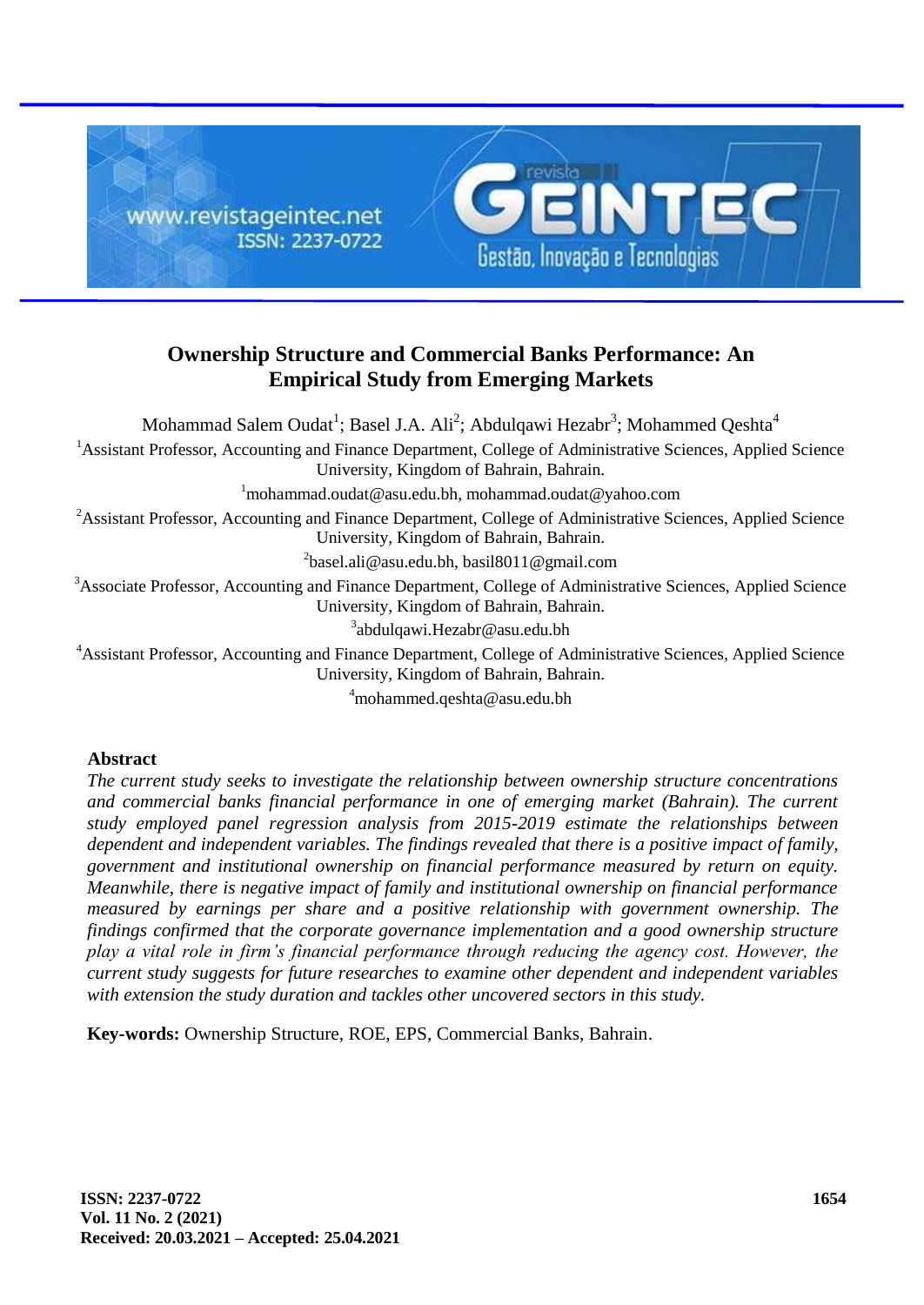#### **1. Background**

From earlier stages, firms around the world suffering from the conflict of interest between management and stockholders which known as an agency problem. The agency theory defined as linkage to corporations in term of separation of ownership and control and they emphasized on ownership structure and corporation performance (Berle and Means, 1932). In this regard, implementation of corporate governance mechanism it has proofed that it might reduce this globally issue. The corporate governance principles, rules, and procedures have been implemented in firms to reduce agency problem by determining and controlling the relationships between management and stockholders. However, this implementation witnessed for the firms that it can be used to minimize the agency problem's expenses and cost (Fama and Jensen, 1983). One of the corporate governance mechanism implemented in order to minimize the agency problem costs is the ownership structure. Ownership structure for the banks is very important issue to control and mentor managers practices by achieve stockholders goals instead drive benefits to themselves. Ozili and Uadiale (2017) stated that during global financial crisis managers exploited these crises to serve their own purposes, thus maximizing the risk failure of banks, and that push banks to the need to identify an optimal ownership structure for bank which improve the financial performance while discouraging excessive risk-taking and misappropriation of profits among banks. The ownership concentration is implies for owners (investors) to be better able to monitor, and control corporation management, these will accelerate the corporations to enhance their profitability.

Despite, that the research of the relationship between ownership structure and financial performance for corporations has been widely conducted in the previous decades but the debates is still unconfirmed among the scholars about the nature of these relationships. Various studies explained the relationships among ownership structures and financial performance by tackles different ownership structure concentrations like; foreign ownership, government ownership, family ownership, institutional ownership and managerial ownership. In the other hand, different proxies of financial performance have been examined such as; return on assists (ROA), return on equity (ROE), return on investment (ROI) and earning per share (EPS). The current study tries to provide new witness from emerging markets by explaining the relationship between ownership structure concentrations namely (Family, Government and Institutional) and the commercial banks performance represented by return on equity and earning per share for the period 2015 -2019.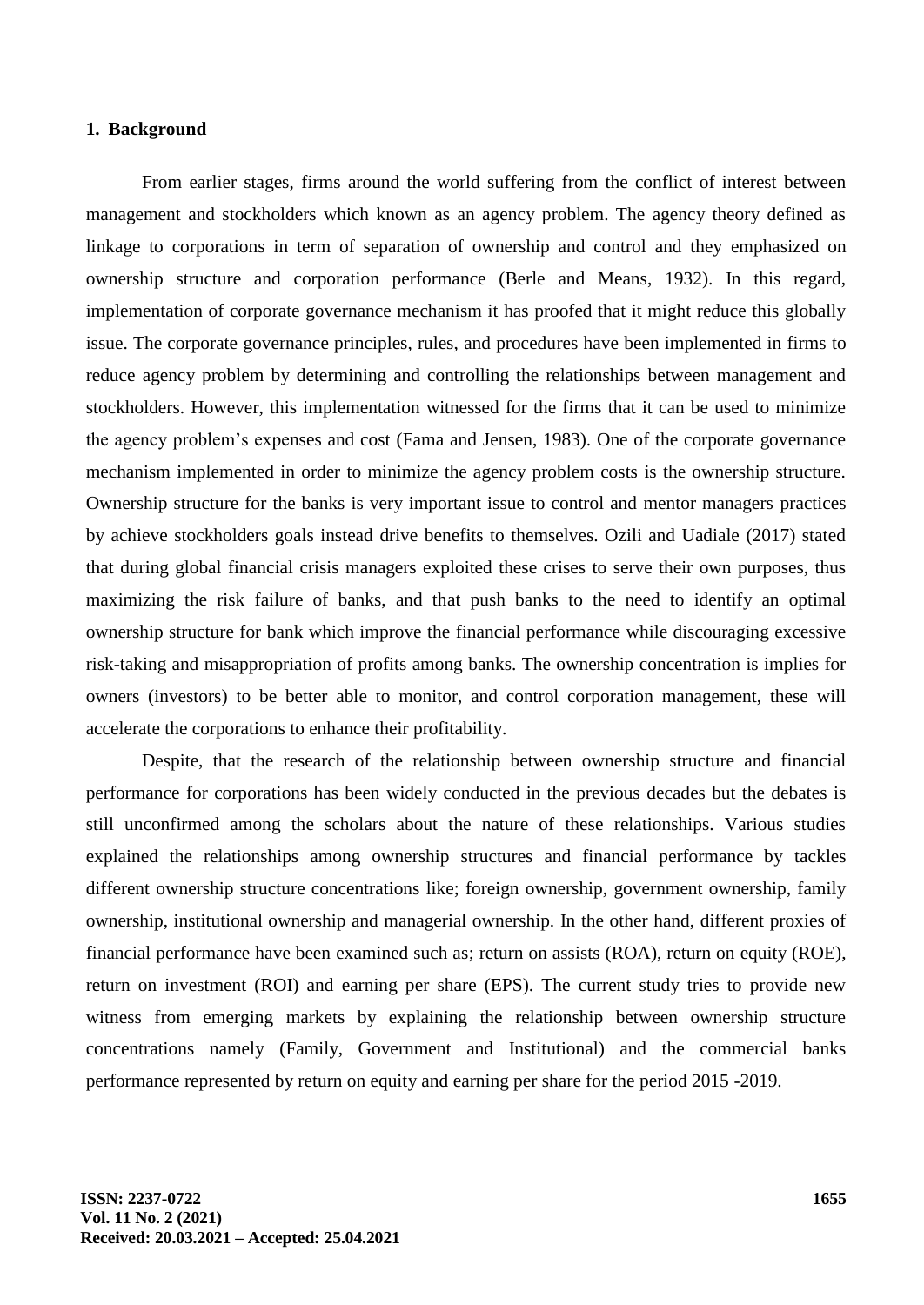The rest of the current paper is designed as follows: section 2 discusses theoretical review, section 3 provides research methodology and data collection, section 4 displays data analysis and final results, section 5 demonstrates conclusion and further research studies.

#### **2. Theoretical Review**

Altaf and Shah (2018) argued that ownership concentration differ from country to another country. The previous literature proposed that in developed countries like Australia USA and UK, firms ownership structure is relatively dispersed, whereas control to a significantly large extent remains in the hands of managers, and they are therefore called insiders. There are a vast empirical studies investigated the relationship between ownership structure and firm financial performance, the follow is display some of these studies related to the current study ownership structure concentrations.

# **2.1. Family Ownership**

Maury (2006) stated that developed countries promote family owned firms because they can manage their firms in an effective way and produce more profits for their people. However, when family members are controlling and managing all the operations of a family owned firms only then these types of firms can be effective. The association between family ownership and financial performance have been examined by various scholars. Family ownership functions as a monitoring tool that can be used to regulate a firm's internal control mechanism and can also be used as a proxy to track all activities and decisions that can, in effect, help to mitigate and overcome the Agency's problems (Shah *et al*., 2015). Moreover, Cho (1998) confirmed that family share ownership is closely interlinked with firm value because decision-making is the role of managers and they can take decisions either in favor of their own interests or in favor of shareholders who can automatically influence the performance of the firms. Additionally, Jiang and Peng, (2011) stated that active family control has different advantages, once firm signed CEO from the family members instead of outside professional managers will brings special skills and valuable resources like goal congruence and trust to the firms. However, some scholars discussed that family control can reduce the effect of agency problem between stockholders and managers like (Barontini and Capiro, 2006; Maury, 2006; Ahmad *et al.,* 2014; Haija and Alrabba, 2017; Abu Zraiq and Fadzil, 2018; Jwailes *et al.,* 2020). In the other hand, Koteya *et al.,* (2019) found in their paper corporations owned by family has less financial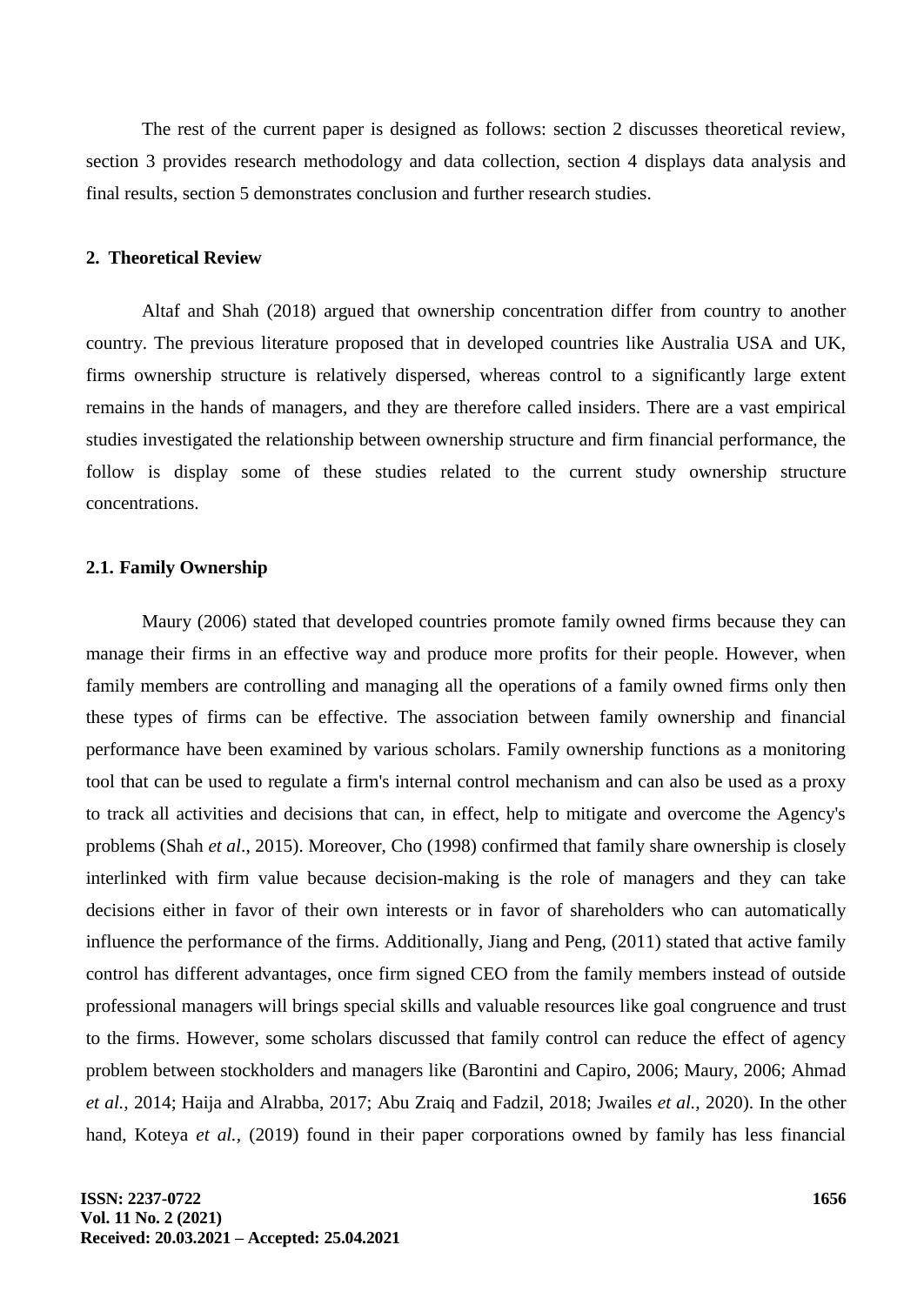performance compared with corporations owned by non-family. Also, Malelak *et al.,* (2020) found there is no significant relationship between family ownership and financial performance. Hence, the current study proposed the first hypothesis as follows:

**H1:** there is a positive relationship between family ownership and Bahrain commercial banks performance.

#### **2.2. Government Ownership**

Previous studies brought a different consequences regarding to the relationship between government ownership and financial performance. For instance, Najid, (2016) stated that corporations owned by states found to be suffer from a lack of entrepreneurial motivation and seem to be more politically driven than economically, causing a low financial performance. In addition, some scholars like Mak and Li (2001) claimed that the role of government seems to be less in tracking their investments; also, they stated that more transparency and tracking of the financial performance of firm owned by government, along with easier to obtain finance, are likely to decrease incentives for these firms to implement a good governance mechanisms. On the other hand, others scholars such as (Fukuda *et al.*, 2018; Villalonga, 2000) who argued that once the firms are owned with a high percentage by government that will enhance the financial performance for these firms as consequences of the efficient management control which will directly reduce of the others stockholders expenses. In this regards, some researcher's studies confirmed that there is a positive relationship between government ownership and financial performance, among these scholars (Razak *et al.,* 2008; Tran *et al.,* 2014; Koji, *et al.,* 2020). Meanwhile, other scholars like (Jwailes *et al.,* 2020) found a negative impact of government ownership and financial performance. Therefore, the current study hypothesized that:

**H2:** there is a positive relationship between government ownership and Bahrain commercial banks performance.

#### **2.3. Institutional Ownership**

Another important ownership concentration is an institutional ownership which considered to be a useful tool to decrease the agency problem impact, where family companies may expropriate gains at the expense of minority stockholders. According to Cornett *et al.,* (2007) institutional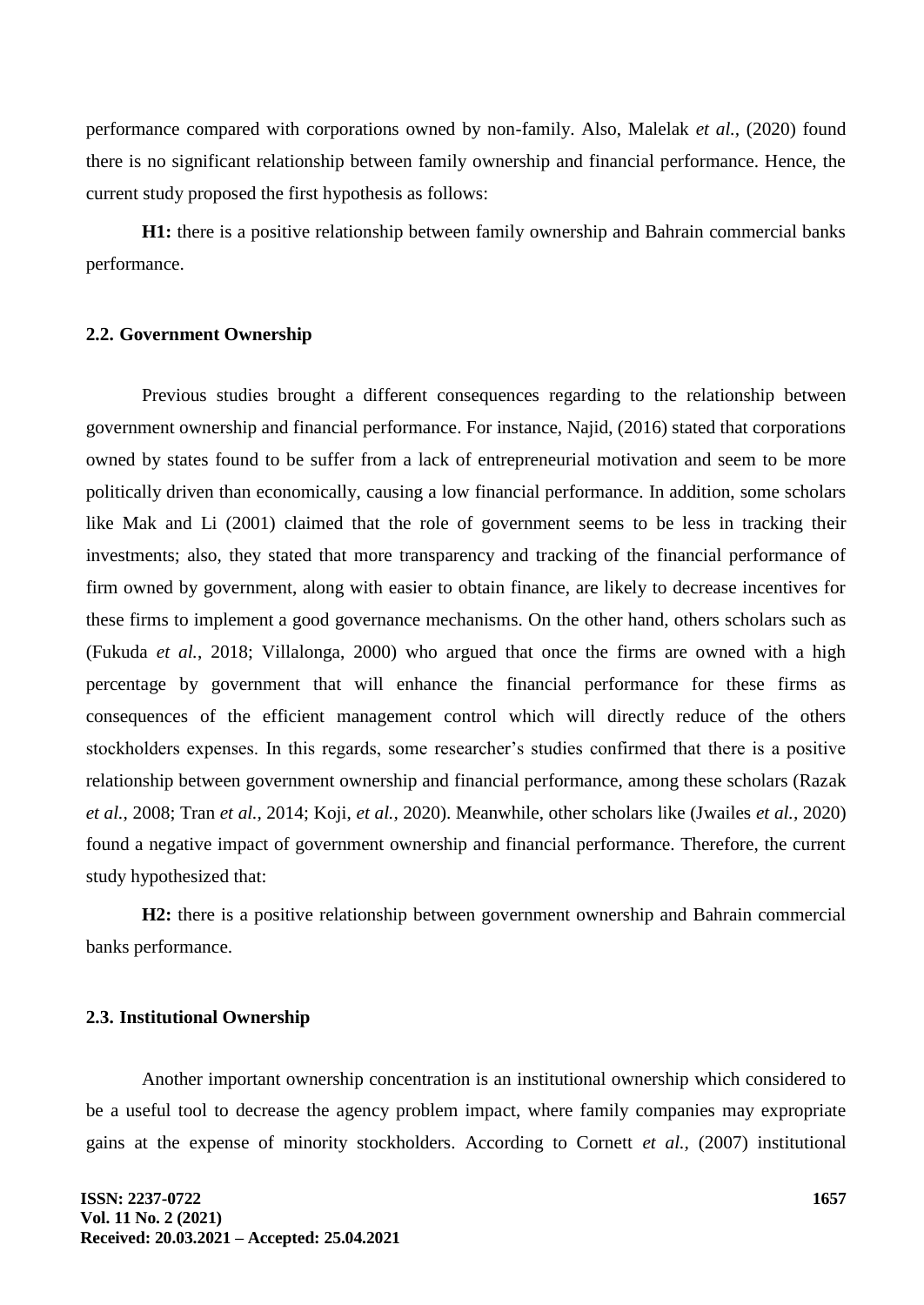ownership refers to an ownership stake in a firm by large financial institutions which own a huge number of stocks firms. Therefore, institutional ownership may lead firms to have a high financial performance as consequences of a high quality of management, various opportunities and resources available, and ability to monitor these firms, also a good experiences on how to reduce others stockholders expenses (Rose, 2014). However, the findings of previous empirical studies were be inconsistency where some found a positive relationship among institutional ownership and firms' financial performance, among these studies (Haija and Alrabba, 2017; Koji, *et al.,* 2020).Whereas, (Charfeddine and Elmarzougui, 2011; Rose, 2014, Saleh *et al.,* 2017; Ahmad *et al.,* 2019) found a negative association between institutional ownership and financial performance in their studies. On this basis, the following hypothesis was formulated:

**H3:** there is a positive relationship between institutional ownership and Bahrain commercial banks performance.

## **2.4. Financial Performance**

The main purpose of firm's financial analysis is to evaluate the financial position of the firm in regards of several types of assets owned by the firm and various obligations required to be settled by the firm in the limit time (Ali, Bakar, & Omar,2016; Ali, & Omar, 2016). In addition, financial analysis considered to explore the return and risk that firm may face in the future (Ali, & Oudat, 2020). Accordingly, the analysis is very helpful for numerous users of the firm either inside the firm including management, stockholders and employers or users outside the firm like creditors, potential investors, financial market analysists and government (Haija and Alrabba, 2017; Hasan, & Ali, 2019). However, monitoring the financial performance for the firm is very important to explore which most factors may influence the frim performance. Consequently, academics, researchers and analysts trying to discover the relationship between ownership structures and financial performance to determine the most concentrations ownership can improve the financial performance. Therefore, different previous studies examine the association using one or more of performance measurements such as return on assets, return on equity, return on investment, earning per share and market value (Oudat and Ali, 2021). In this regard, the current study relies on two of these measurements to assess the financial performance as an independent variables namely, return on equity and earning per share.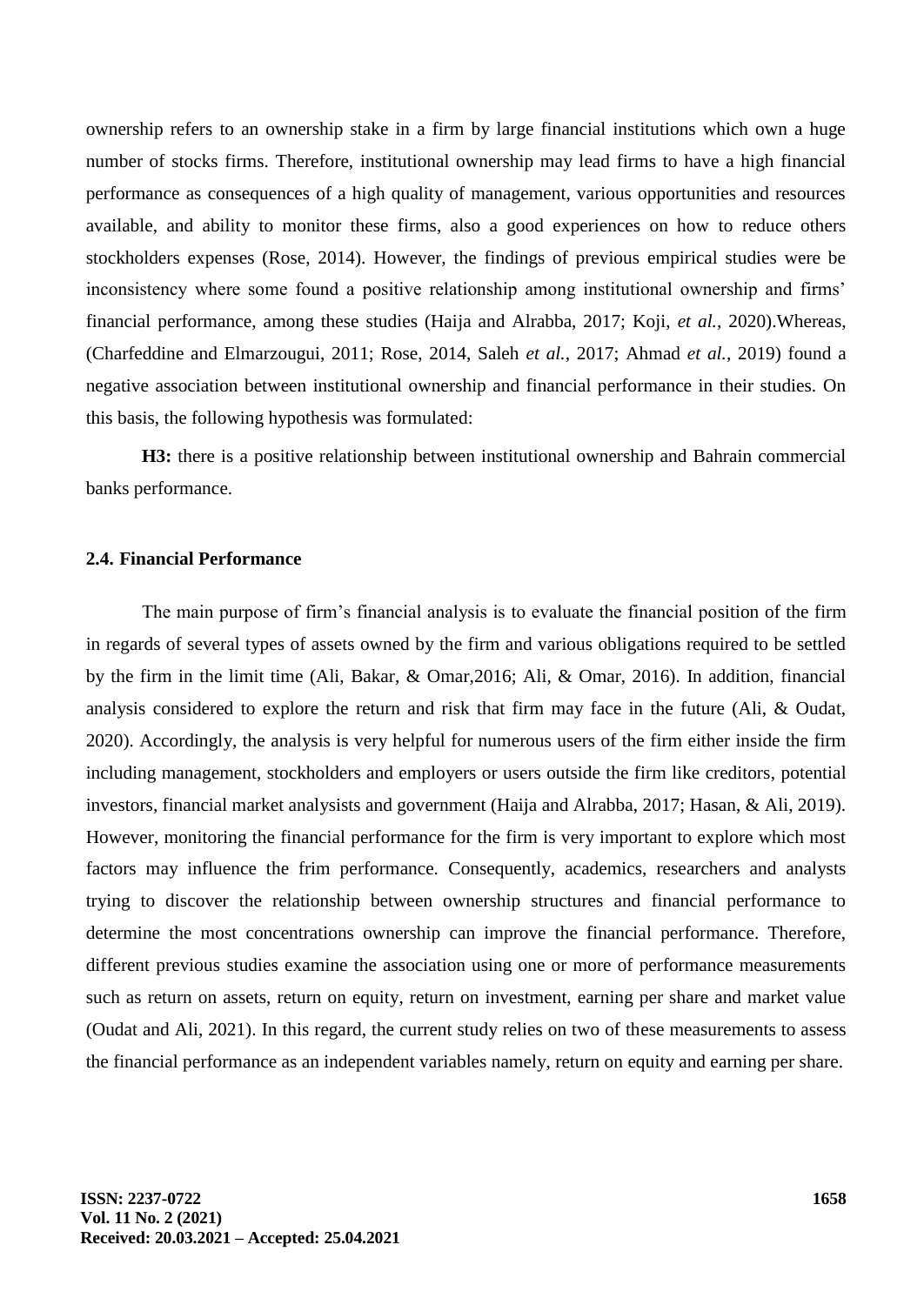#### **3. Research Methodology**

The main purpose for the current study is to analysis the relationship between ownership structure and financial performance implemented on Bahrain commercial banks for 2015-2019 duration. Accordingly, data were collected from the Bahrain stock exchange and annual reports for the seven commercial banks. However, to examine the effect of independent variables on financial performance represents variables return on equity (ROE) and earning per share (EPS) ad dependent variables, the following models are estimated:-

$$
ROE_{it} = \beta 0 + \beta 1lFAMO_{it} + \beta 2lGOVO_{it} + \beta 3lINSO_{it} + \varepsilon_{it}
$$
 (1)

$$
ERP_{it} = \beta 0 + \beta 1lFAMO_{it} + \beta 2lGOVO_{it} + \beta 3lINSO_{it} + \varepsilon_{it} \tag{2}
$$

Where;

*β0:* is an intercept, *β1, β2* and *β3:* denote estimated coefficient for specific bank *i* at time t; *ROE:* represents the return on equity, ERP: denotes earnings per share, *FAMO:* indicates family ownership; *GOVO:* denotes the government ownership; *INSO:* represents institutional ownership and  $\varepsilon_{it}$ : represents error terms for intentionally/unintentionally omitted or added variables.

In this regard, besides the main appropriate statistical analysis techniques contain descriptive statistics, correlation, and multiple regression, the study employed panel data analysis to estimate the relationship between dependent and independent variables.

In order to imply the analysis of the relationship among the variables the following table displays the variables abbreviations, definitions and formulas:-

| <b>Variables</b>             | <b>Abbreviation</b> | <b>Definition</b>                                                                                                           | Formula                                                                                                                                 |
|------------------------------|---------------------|-----------------------------------------------------------------------------------------------------------------------------|-----------------------------------------------------------------------------------------------------------------------------------------|
| <b>Dependents</b>            |                     |                                                                                                                             |                                                                                                                                         |
| Return on<br>Equity          | <b>ROE</b>          | The percentage of net income after<br>paying preferred dividends divided by<br>average total owners' equity for the<br>vear | (Net income $\div$ Total owners' equity) $\times$<br>100                                                                                |
| Earnings Per<br><b>Share</b> | <b>ERP</b>          | is a firm's net income divided by the<br>number of outstanding common shares                                                | (Net income $\div$ Average outstanding shares<br>of the firm)                                                                           |
| <b>Dependents</b>            |                     |                                                                                                                             |                                                                                                                                         |
| Family<br>Ownership          | <i>FAMO</i>         | The percentage of equity owned by the<br>firm's family members                                                              | Sum of the percentage of shares held by<br>family members                                                                               |
| Government<br>Ownership      | GOVO                | The percentage of equity owned by the<br>government                                                                         | Sum of the percentage of shares held by<br>the government                                                                               |
| Institutional<br>Ownership   | <i>INSO</i>         | The percentage of equity owned by<br>different institutions                                                                 | Sum of the percentage of shares held by<br>different institutions like (banks,<br>insurance, investment, pensions and<br>hedging funds) |

Table 1- Variables Descriptions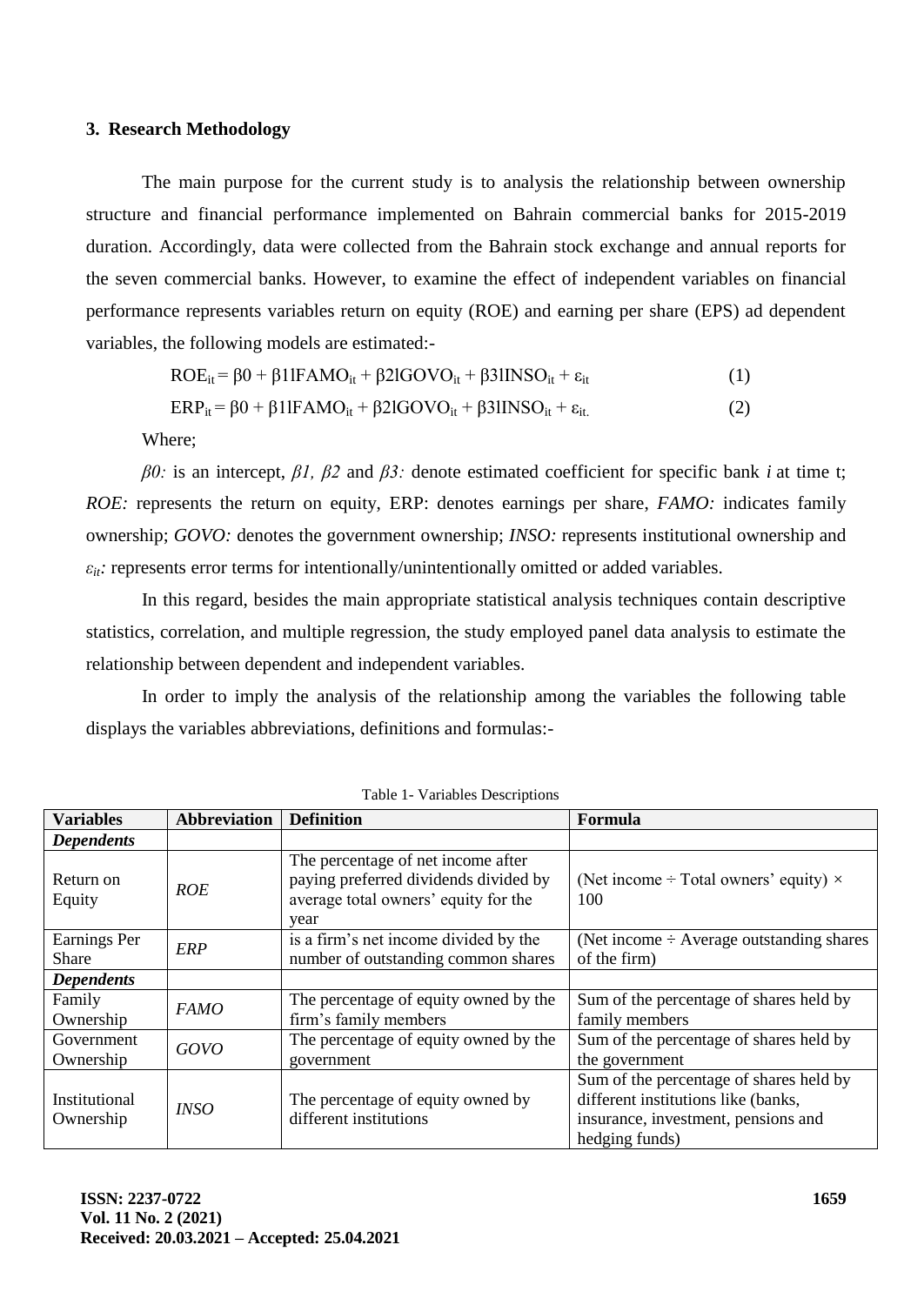#### **4. Data Analysis and Final Results**

#### **4.1. Descriptive Analysis**

Table 2 illustrations the descriptive statistics analysis results for the independent variables firm performance represented by REO and ERP with the dependent variables ownership structure over the period 2015 to 2019 for commercial banks listed on Bahrain stock exchange. According to the following table the mean estimation of ROE is .0274 with organizations that have greatest and a base degree of ROE .18 and - .52 individually, and a standard deviation of .13633. It tends to be accepted that a high contrast of ROE exists over banks utilized as tests for this examination. However, the second financial performance (EPS) has a minimum value -.04, maximum value .05 with mean .0216 while the standard deviation recorded .02304. In addition, the table shows that the family ownership has a minimum value .00 and maximum value 47.00 which shows the highest value compering with government and institutional ownership, also a higher mean value as record 9.638 with 17.294 standard deviation. Moreover, the mean estimation of the government possessions in the banks in the realm of Bahrain is 6.761 with banks that have a greatest and least degree of 32.13 and .00 independently with a standard deviation of 12.455. Additionally, the mean estimation of the institutional proprietorship which contains the protection and other institutional organizations which have their interests in the banks is 5.977 with a most extreme and least degree of 29.06 and .00 with a standard deviation of 10.847.

| <b>Variables</b> | N  | <b>Minimum</b> | <b>Maximum</b> | <b>Mean</b> | <b>Std. Deviation</b> |
|------------------|----|----------------|----------------|-------------|-----------------------|
|                  |    |                |                |             |                       |
| <b>ROE</b>       | 35 | $-.52$         | .18            | .0274       | .13633                |
| <b>EPS</b>       | 35 | $-.04$         | .05            | .0216       | .02304                |
| <b>FAMO</b>      | 35 | .00.           | 47.00          | 9.638       | 17.294                |
| GOVO             | 35 | .00            | 32.13          | 6.761       | 12.455                |
| <b>INSO</b>      | 35 | 00             | 29.06          | 5.977       | 10.847                |

Table 2- Descriptive Statistics Analysis

#### **4.2. Correlation Analysis**

Table 3.1 displays the correlation analysis relationship between ownership and return on equity. Meanwhile, Table 3.2 indicates the correlation analysis relationship between ownership and earnings per share. However, the results for both tables indicate that the correlations between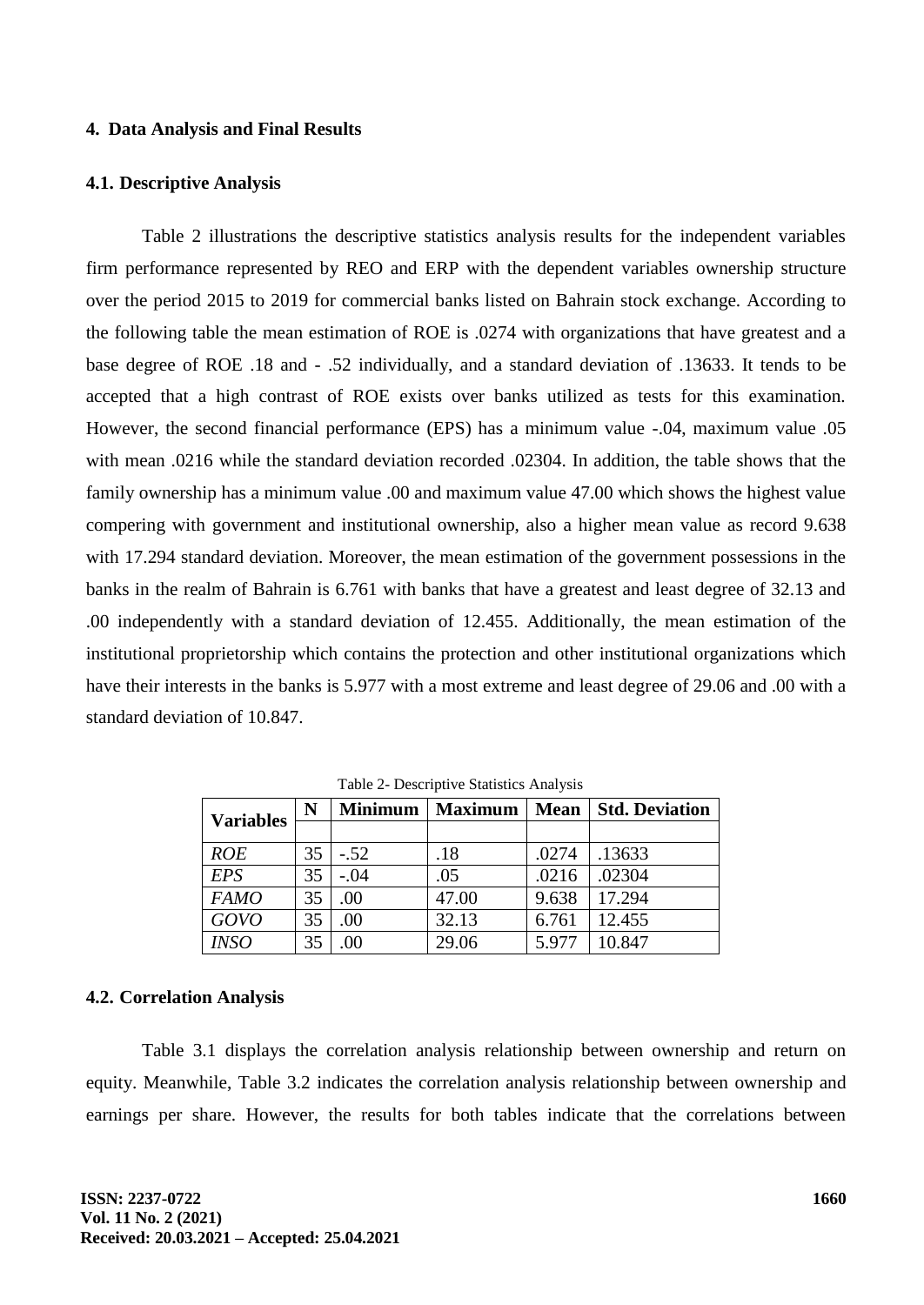variables are not statistically strong enough to indicate that there is a significant multicollinearity problem.

| <b>Variables</b> | <b>ROE</b> |         | FAMO   GOVO   INSO |  |  |  |
|------------------|------------|---------|--------------------|--|--|--|
| <i>ROE</i>       |            |         |                    |  |  |  |
| <i>FAMO</i>      | $-0.13$    |         |                    |  |  |  |
| GOVO             | 0.17       | $-0.31$ |                    |  |  |  |
| <b>INSO</b>      | 0.19       | $-0.23$ | 0.973              |  |  |  |

Table 3.1- Correlations for Return on Equity (ROE)

Table 3.2- Correlations for Earnings per Share (EPR)

| <b>Variables</b> | <b>EPS</b> | <b>FAMO</b> | GOVO     | <b>INSO</b> |
|------------------|------------|-------------|----------|-------------|
| EPS              |            |             |          |             |
| <b>FAMO</b>      | -.143      |             |          |             |
| GOVO             | $.469**$   | $-.372*$    |          |             |
| <i>INSO</i>      | $-290$     | $-.372*$    | $-478**$ |             |

## **4.3. Regression Analysis**

Tables 4.1 and 4.2 indicate the results of the impact of ownership structure on return on equity and earnings per share, respectively. For the first model (ROE), findings reveal that there is positive relationship between family ownership and return on equity for Bahrain commercial banks, this implies that the greater percentage of family members in banks structure decrease the agency problem and enhancing the return on equity. This means that the first hypothesis can be accepted and the alternative hypothesis rejected which stated a negative relationship between family structure and financial performance. The result consistent with previous scholars results like (Haija and Alrabba, 2017*;* Abu Zraiq and Fadzil, 2018; Jwailes *et al.,* 2020). Moreover, the second hypothesis also accepted as the finding dominates a positive relationship between government ownership and return on equity. Therefore, this means that the higher percentage of common stocks holder by the government the higher of return on equity as a results of the ability of the government to monitor and control bank's management efficiently this will reduce the agency problem and other stockholders expenses. The study finding is in line with other findings (Tran *et al.,* 2014; Koji, *et al.,* 2020). In addition, the last hypothesis for the first model might be accepted as the result indicates a positive relationship between institutional ownership and return on equity. This may explain that the institutional stockholders have a high experience in monitoring the management practices which will directly reduce the agency problem and promote a financial performance. The finding consistent with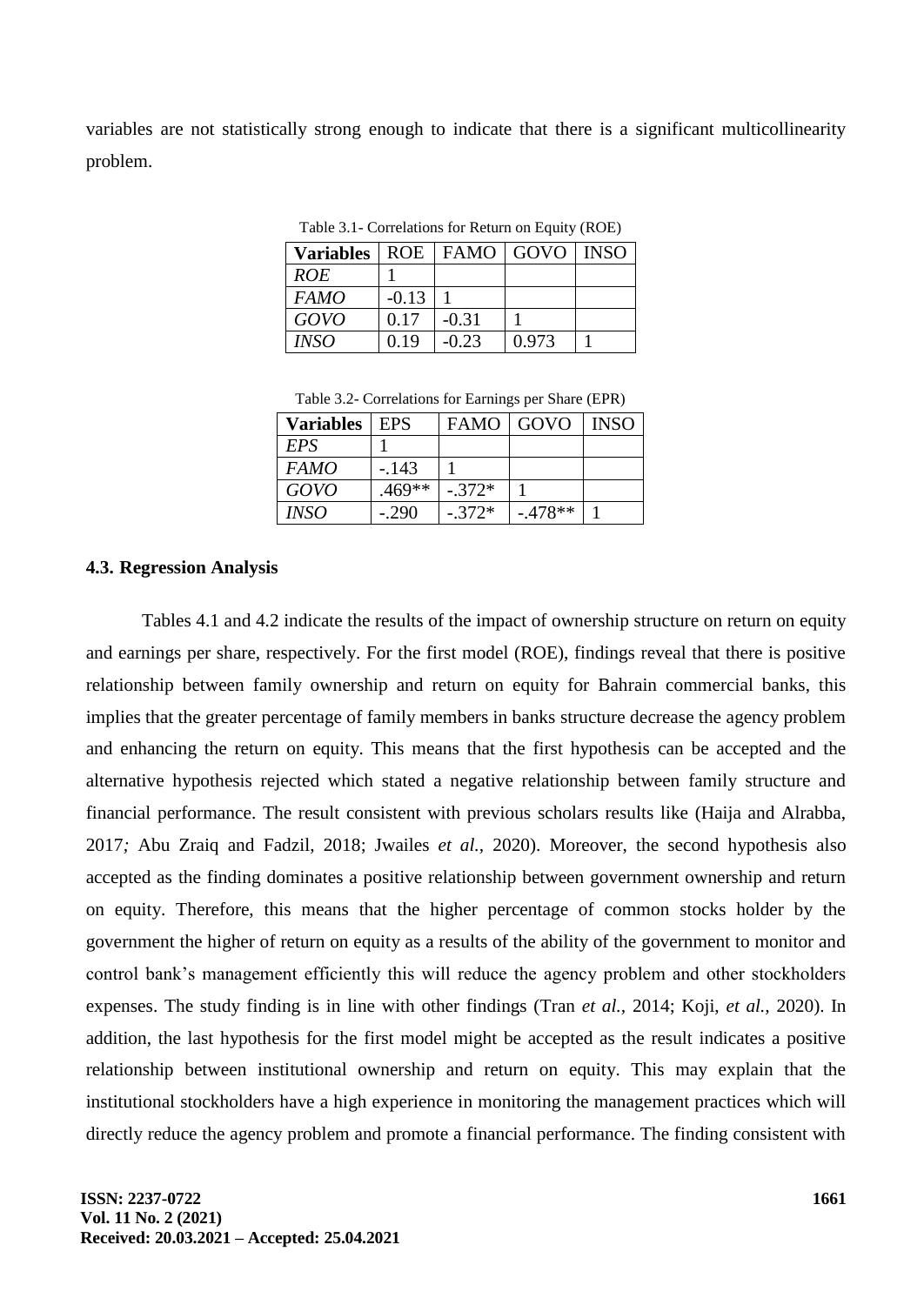previous researchers who found a positive relationship among these researchers (Haija and Alrabba, 2017; Koji, *et al.,* 2020).

In contrast, the second model (EPS), the findings demonstrate that there is a negative relationship between family ownership and earnings per share which means the first hypothesis is rejected and the alternative hypothesis is accepted. This might be refer to the limit of the family ownership will diversify the management skills and positively affect the earnings per share. The result in line with previous findings such as (Koteya *et al.,* 2019). In the other hand, the results for second model display that there is a positive relationship between government ownership and earnings per share which consistent with first model as the second hypothesis is accepted and the alternative hypothesis is rejected. The result is inconsistent with other studies results like (Jwailes *et al.,* 2020). For the last hypothesis in this model found to be rejected and the alternative hypothesis is accepted which stated that there is a negative relationship between institutional ownership and earnings per share. The present result is in line with previous empirical studies results like (Saleh *et al.,* 2017; Ahmad *et al.,* 2019).

| <b>Model</b> | <b>Unstandardized Coefficients</b> |                   | <b>Standardized Coefficients</b> |       |      |
|--------------|------------------------------------|-------------------|----------------------------------|-------|------|
|              | В                                  | <b>Std. Error</b> | <b>Beta</b>                      |       | Sig. |
| (Constant)   | .085                               | .019              |                                  | 4.383 | .000 |
| <b>FAMO</b>  | .000                               | .001              | .038                             | .356  | .724 |
| <b>GOVO</b>  | .001                               | .005              | .096                             | .212  | .833 |
| <b>INSO</b>  | .003                               | .006              | .215                             | .488  | .629 |

Table 4.1- Regression Analysis ROE Model

Dependent variable: ROE

Predictors: (constant), Family Ownership, Government Ownership, Institutional Ownership.

| <b>Model</b> | <b>Unstandardized Coefficients</b> |                   | <b>Standardized Coefficients</b> |         |      |
|--------------|------------------------------------|-------------------|----------------------------------|---------|------|
|              | B                                  | <b>Std. Error</b> | <b>Beta</b>                      |         | Sig. |
| (Constant)   | .013                               | .014              |                                  | .944    | .354 |
| <b>FAMO</b>  | .000                               | .001              | $-.033$                          | $-.130$ | .898 |
| GOVO         | .000                               | .000              | .406                             | 1.527   | .139 |
| <b>INSO</b>  | .000                               | .000              | $-.108$                          | $-.408$ | .687 |

Table 4.2- Regression Analysis EPS Model

Dependent variable: EPR

Predictors: (constant), Family Ownership, Government Ownership, Institutional Ownership.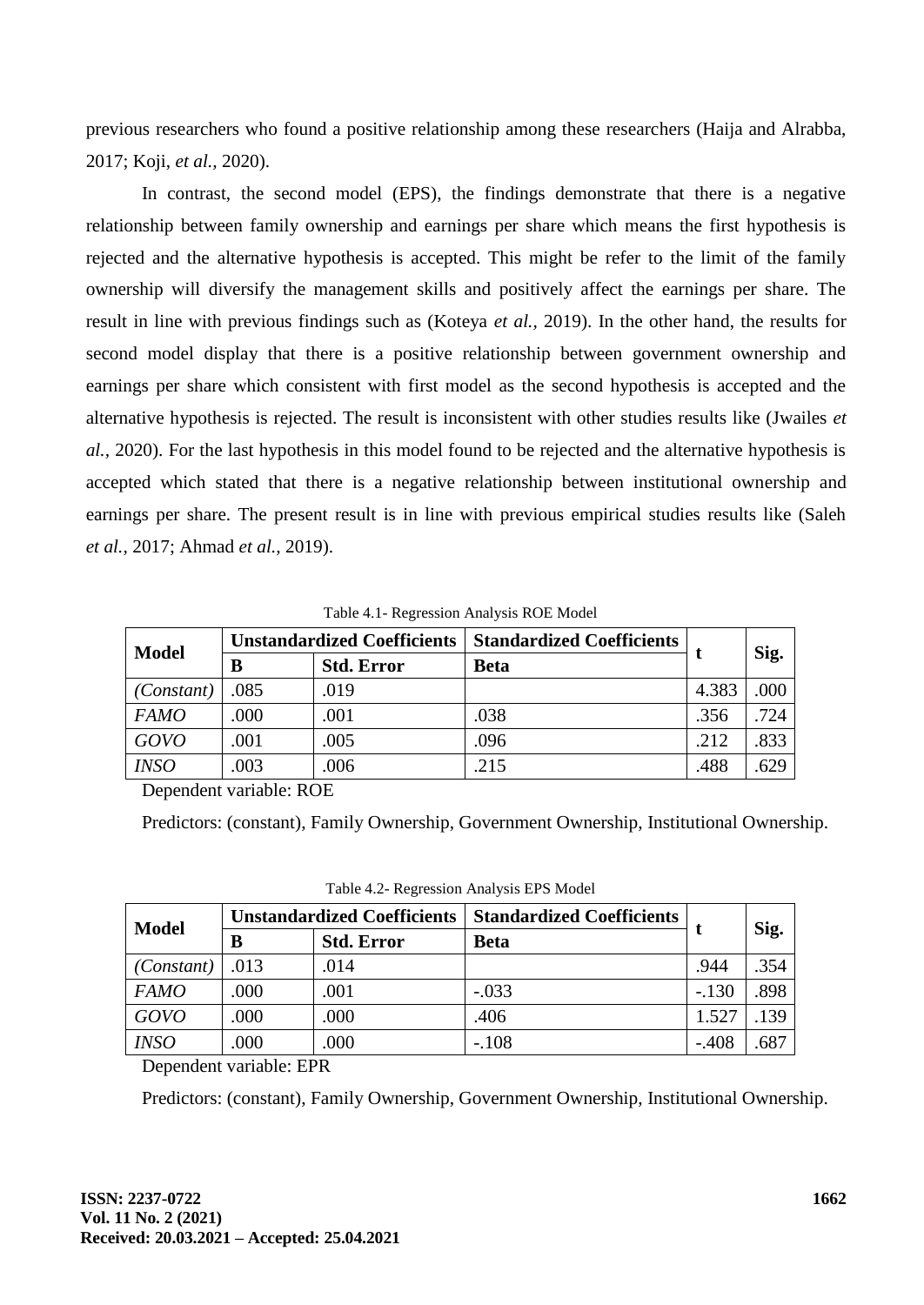#### **5. Conclusion**

Panel regression analysis used in the current study to assess the relationship between ownership structure and financial performance of Bahrain commercial banks for the period 2015-2019. However, the data were collected from the main website for Bahrain stock exchange and annual reports for each bank. The most findings where consistent with previous empirical studies in different countries which confirmed that the government ownership found to have positive impact on financial performance represented by ROE and EPS. Whereas, the family and institutional ownership affect the ROE positively, while negatively impact on EPS. The outcomes of the current study confirmed that the ownership structure and corporate governance play a vital role in financial performance for the firms. Moreover, the firms with good corporate governance practices reduce the agency cost.

The study limitations may be traced through different aspects; firstly, the current study considered only on three of ownership structure namely; family, government and institutional ownership. Secondly, the present study considered only on ROE and EPS as measurements of financial performance. Thirdly, the sector is another limitation of this study as only the commercial banks where be examined in Bahrain context. Finally, the methodology employed in this study considered as a limitation as used a panel regression analysis only. Accordingly, the interested parties can take an different advantages from current study limitations to conduct further studies by extend the theirs researches in other dependent variables like return on assets, return on investment and firm value. Independent variables can be extended to examine other variables like managerial and foreign ownership with long period and various methodology for other sectors. In addition, new research may be useful to make a compression study among GCC countries.

#### **References**

Zraiq, M.A.A., & Fadzil, F.H.B. (2018). The impact of ownership structure on firm performance: Evidence from Jordan. *International Journal of Accounting, Finance and Risk Management, 3*(1), 1-4.

Ahmad, M., Baek, N.W., Kim, D.W., & Shah, B.A. (2019). The Impact of Institutional Ownership on Firms' Performance Evidence from Pakistan. *The Journal of Asian Studies*, *22*(1), 27-48.

Ahmad, N., Nadeem, M., Ahmad, R., & Hamad, N. (2014). Impact of family ownership on firm's financial performance: a comparison study between manfucturing firms and financial firms in Pakistan. *Nigerian Chapter of Arabian Journal of Business and Management Review*, *2*(8), 51-56.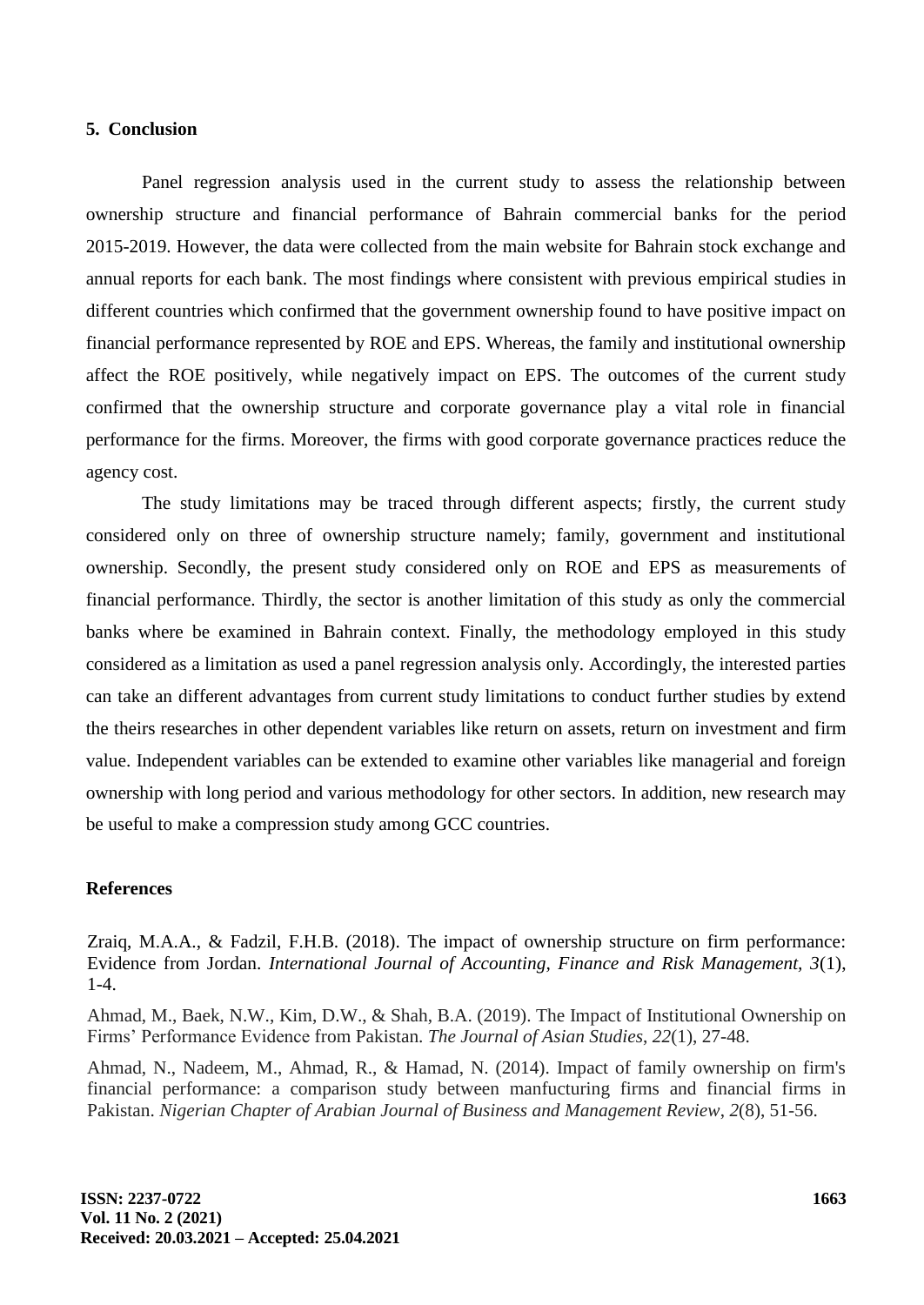Ali, B.J., Bakar, R., & Omar, W.A.W. (2016). The Critical Success Factors of Accounting Information System (AIS) and it's Impact on Organisational Performance of Jordanian Commercial Banks. *International Journal of Economics, Commerce and Management, 4*(4), 658-677.

Ali, B., & Omar, W. (2016). Relationship between E-Banking Service Quality and Customer Satisfaction in Commercial Banks in Jordan. *American Based Research Journal, 5*(12).

Ali, B.J., & Oudat, M.S. (2020). Financial Risk and the Financial Performance in listed Commercial and Investment Banks in Bahrain Bourse. *International Journal of Innovation, Creativity and Change, 13*(12), 160-180.

Altaf, N., & Shah, F.A. (2018). Ownership concentration and firm performance in Indian firms: does investor protection quality matter? *Journal of Indian Business Research, 10*(1), 33-52.

Barontini, R., & Caprio, L. (2006). The effect of family control on firm value and performance: Evidence from continental Europe. *European financial management, 12*(5), 689-723.

Berle, A. & Means, G. (1932). *The Modern Corporation and private property.* New York: Macmillan Co.

Charfeddine, L., & Elmarzougui, A. (2011). Institutional Ownership and Firm Performance: Evidence from France. *The IUP Journal of Behavioral Finance, 7,* 36-46.

Cho, M.H. (1998). Ownership structure, investment, and the corporate value: an empirical analysis. *Journal of financial economics, 47*(1), 103-121.

Cornett, M.M., Marcus, A.J., Saunders, A., & Tehranian, H. (2007). The impact of institutional ownership on corporate operating performance. *Journal of Banking & Finance, 31*(6), 1771-1794.

Fama, E.F., & Jensen, M.C. (1983). Separation of ownership and control. *The journal of law and Economics, 26*(2), 301-325.

Fukuda, S.I., Kasuya, M., & Nakajima, J. (2018). The role of corporate governance in Japanese unlisted companies. *Japan and the World Economy, 47,* 27-39.

Haija, A.A.A., & Alrabba, H.M. (2017). Relationship between Ownership Structure and Financial Performance. *Corporate Ownership & Control*, *14*(3), 393-398.

Hasan, H., & Ali, B.J. (2019). Investigating the relationship between inflation, Trade Openness, GDP and financial development in developing country: using regression approach IOSR. *Journal of Economics and Finance, 10*(5).

Jiang, Y., & Peng, M.W. (2011). Are family ownership and control in large firms good, bad, or irrelevant? *Asia Pacific Journal of Management*, *28,* 15-39.

Jwailes, A.R., Sulong, Z., & Ahmad, N. (2020). The Ownership Structure Influence on Firm Performance in Jordan. *International Journal of Advanced Science and Technology, 29*(10s), 1099-1109.

Koji, K., Adhikary, B.K., & Tram, M. (2020). Corporate Governance and Firm Performance: A Comparative Analysis between Listed Family and Non-Family Firms in Japan. *Journal of Risk and Financial Management, 13*(215), 1-20.

Koteya, R.A., Kusi, B., & Akomatey, R. (2019). Ownership structure and profitability of listed firms in an emerging market. *Growing Science. Accounting,* 1-16.

Maury, B. (2006). Family ownership and firm performance: Empirical evidence from Western European corporations. *Journal of corporate finance, 12*(2), 321-341.